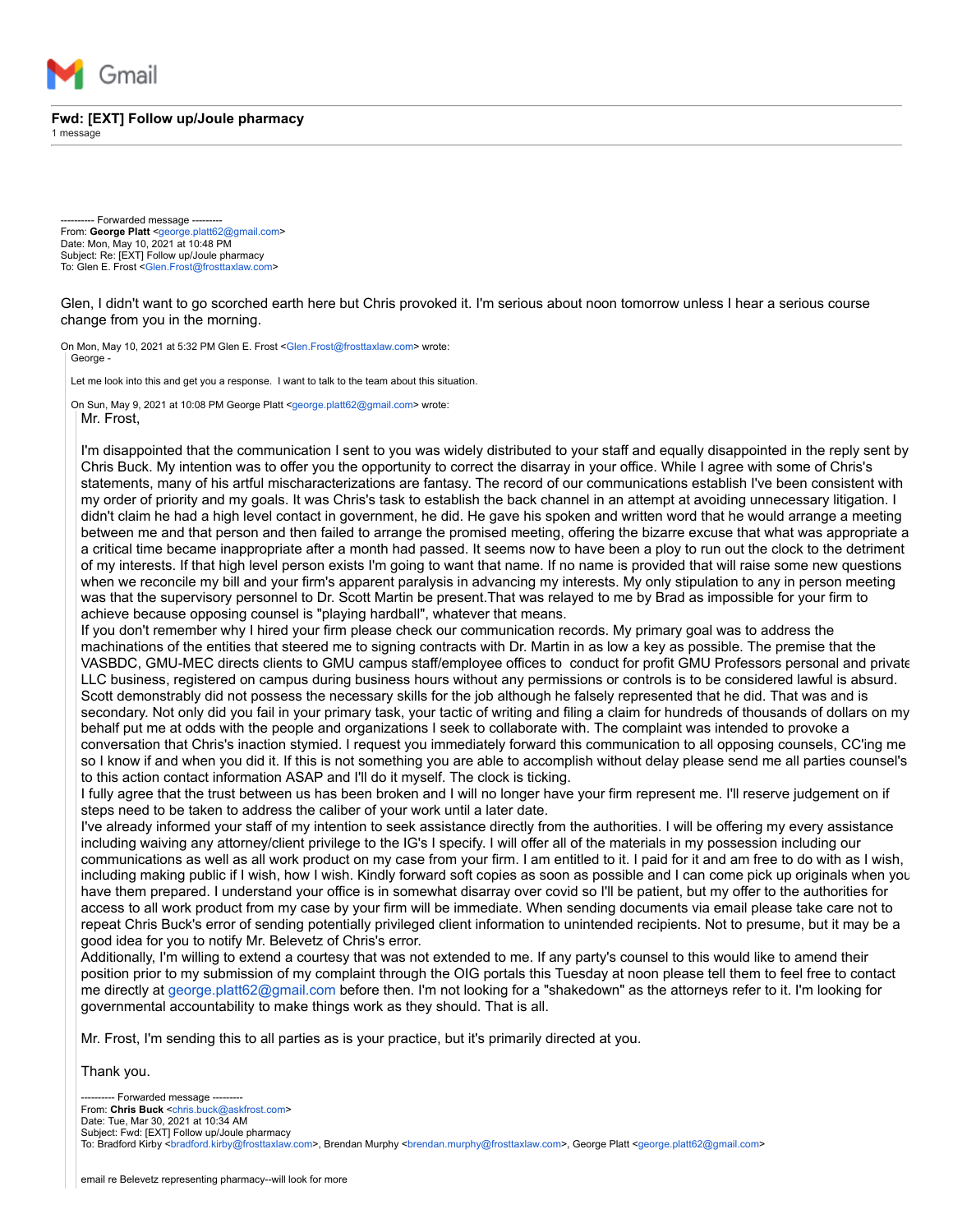-- Forwarded message --From: **Chris Buck** <[chris.buck@frosttaxlaw.com](mailto:chris.buck@frosttaxlaw.com)> Date: Thu, Jun 25, 2020 at 4:00 PM Subject: Re: [EXT] Follow up/Joule pharmacy To: [Timothy.Belevetz@icemiller.com <Timothy.Belevetz@icemiller.com>](mailto:Timothy.Belevetz@icemiller.com)

I will shoot for tomorrow.

On Thu, Jun 25, 2020 at 3:57 PM [Timothy.Belevetz@icemiller.com](mailto:Timothy.Belevetz@icemiller.com) <[Timothy.Belevetz@icemiller.com](mailto:Timothy.Belevetz@icemiller.com)> wrote:

No problem, Chris. Family time comes first. Tomorrow morning works. I'm free beginning at 10:30. If you would prefer to talk on Monday, that's fine, too.

**From:** Chris Buck [mailto:[chris.buck@frosttaxlaw.com](mailto:chris.buck@frosttaxlaw.com)] **Sent:** Thursday, June 25, 2020 3:55 PM **To:** Belevetz, Timothy Subject: Re: [EXT] Follow up/Joule pharmacy

## **\*\*EXTERNAL EMAIL\*\***

Sorry about the butt dial after this email was received. I am not--technically, I am on vacation at the beach and my wife will kill me if I delay the dinner plan. Tomorrow am?

On Thu, Jun 25, 2020 at 3:50 PM [Timothy.Belevetz@icemiller.com <Timothy.Belevetz@icemiller.com>](mailto:Timothy.Belevetz@icemiller.com) wrote:

I just received your voicemail message. Are you free at 5:30?

**From:** Chris Buck [mailto:[chris.buck@frosttaxlaw.com](mailto:chris.buck@frosttaxlaw.com)] **Sent:** Wednesday, June 24, 2020 3:09 PM **To:** Belevetz, Timothy **Subject:** Re: [EXT] Follow up/Joule pharmacy

**\*\*EXTERNAL EMAIL\*\***

It does. I will call you after my 1pm call

On Wed, Jun 24, 2020 at 3:08 PM [Timothy.Belevetz@icemiller.com](mailto:Timothy.Belevetz@icemiller.com) <[Timothy.Belevetz@icemiller.com](mailto:Timothy.Belevetz@icemiller.com)> wrote:

Sounds good. I'm free any time from 1:30 p.m. to 4:00 p.m. if that works for you.

# **Ice**Miller

LEGAL COUNSEL

**Timothy [D. Belevetz](http://www.icemiller.com/people/timothy-belevetz)** | Partner

Ice Miller LLP

20 [F Street, N.W. | Suite 850 | Washington, DC](https://www.google.com/maps/search/20+F+Street,+N.W.+%7C+Suite+850+%7C+Washington,+DC+20001?entry=gmail&source=g) [20001](https://www.google.com/maps/search/20+F+Street,+N.W.+%7C+Suite+850+%7C+Washington,+DC+20001?entry=gmail&source=g)

**p** 202-572-1605 | **c** 703-232-6403

[timothy.belevetz@icemiller.com](mailto:timothy.belevetz@icemiller.com)

**[icemiller.com](http://www.icemiller.com/)**

**From:** Chris Buck [mailto:[chris.buck@frosttaxlaw.com](mailto:chris.buck@frosttaxlaw.com)] **Sent:** Wednesday, June 24, 2020 3:02 PM **To:** Belevetz, Timothy Subject: Re: [EXT] Follow up/Joule pharmacy

## **\*\*EXTERNAL EMAIL\*\***

I am out of the office trying to be on vacation. Maybe we could have a call tomorrow to discuss the letter regarding my clients demand.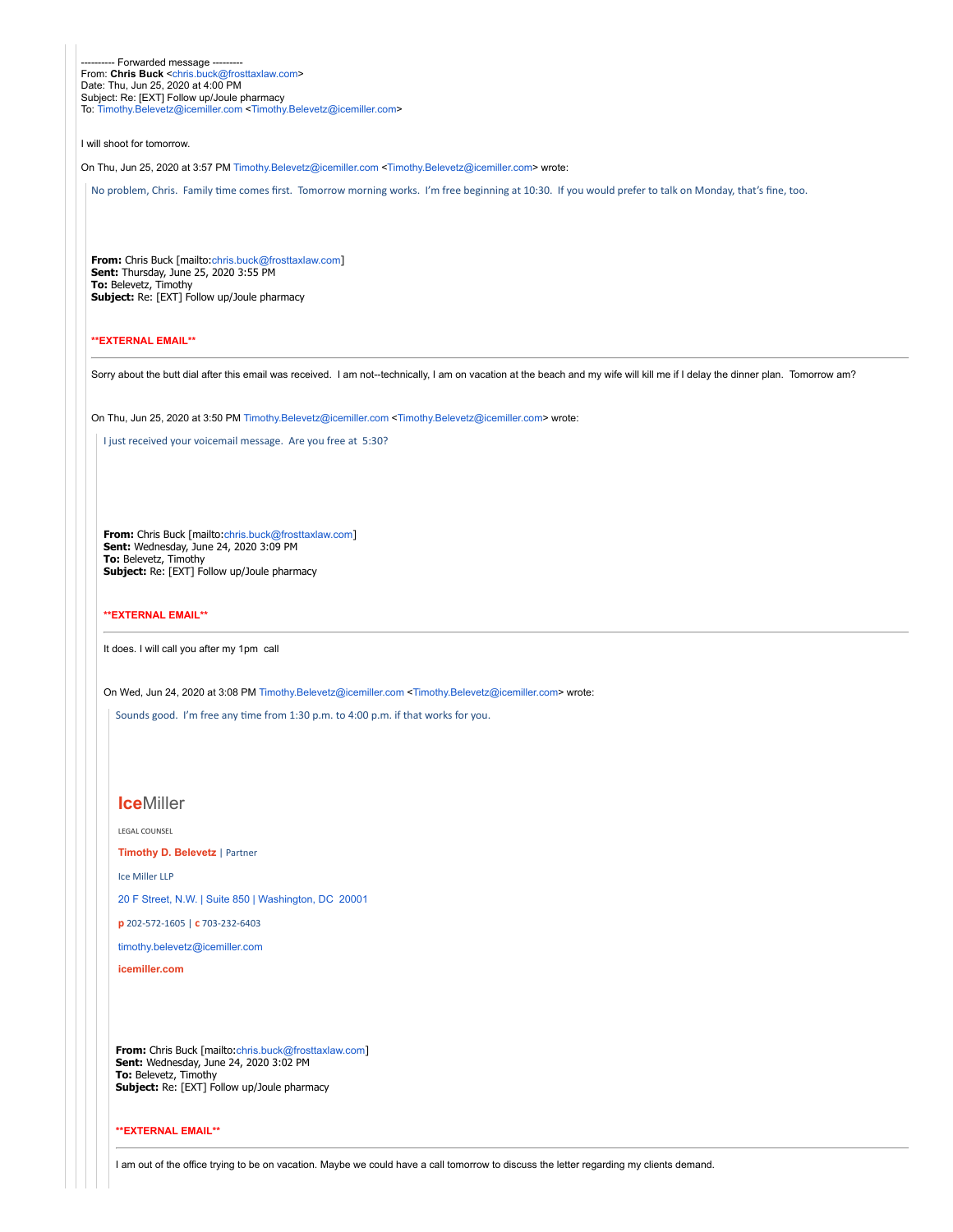On Thu, Jun 11, 2020 at 5:04 PM [Timothy.Belevetz@icemiller.com](mailto:Timothy.Belevetz@icemiller.com) [<Timothy.Belevetz@icemiller.com](mailto:Timothy.Belevetz@icemiller.com)> wrote:

Chris – I reviewed the specific items you have requested in your May 28 letter. As I mentioned earlier, Joule Wellness Pharmacy is happy to provide Mr. Futur with further access to anything to which he is legally entitled. With regard to financial documents, the pharmacy would be pleased to provide Mr. Futur the quarterly annual financial statements along with the general ledger details and related work papers used in the preparation of those financial statements. In addition, the pharmacy is willing to provide him with bank statements, which include copies of checks paid, as it has in the past.

To the extent Mr. Futur wishes to examine records beyond what is described above, the pharmacy is willing to help make arrangements with FM Financial Services, its bookkeeping and accounting firm, for him or his accountant to review those records but with the understanding that he will have to compensate FM Financial for its time. Collecting those records and making them available for review are outside the scope of the services Joule Wellness has contracted with FM Financial to provide. Note, by the way, that QuickBooks Online currently does not have a read-only access feature, so any such review would have to be conducted on-site at a computer terminal within FM Financial's offices and under its close supervision.

Also, as you may know, please note that the following corporate financial information has already been provided to Mr. Futur and his agent, Mesfin Demise:

- · Financial Statements
	- o 2020 1st quarter financial statements and profit & loss statement on 04/20/2020 (by email) to Mr. Futur
	- o 2019 financial statements on 02/26/2020 (by email) to Mr. Futur
	- o 2014, 2015, 2016, 2017, and 2018 revised financial statements (on a flash disk) to Mr. Demise on 10/24/2019
- · Bank Statements
	- o 2019 bank statements on March 2020 (on a flash disk) to Mr. Futur
	- o 2017 and 2018 bank statements on 11/21/2019 (by email) to Mr. Demise
	- o 2015 and 2016 bank statements on 11/28/20219 (by email) to Mr. Demise
- · For the year ending December 31, 2019, Joule Wellness management provided the general ledger report in March 2020 (on a flash disk) to Mr. Futur.

- Tim

**From:** Belevetz, Timothy **Sent:** Tuesday, June 09, 2020 11:58 AM **To:** 'Chris Buck' **Subject:** RE: [EXT] Follow up/Joule pharmacy

Chris—My apologies for the delay. I know I owe you a response, which I will get to you ASAP.

- Tim

**From:** Chris Buck [mailto:[chris.buck@frosttaxlaw.com](mailto:chris.buck@frosttaxlaw.com)] **Sent:** Tuesday, June 09, 2020 11:55 AM **To:** Belevetz, Timothy **Subject:** Re: [EXT] Follow up/Joule pharmacy

#### **\*\*EXTERNAL EMAIL\*\***

#### Tim,

I'm following up on my last letter. My client is getting impatient. Is there an issue handing over the documentation? Thank you,

Chris

On Thu, May 14, 2020 at 6:20 PM [Timothy.Belevetz@icemiller.com](mailto:Timothy.Belevetz@icemiller.com) <[Timothy.Belevetz@icemiller.com](mailto:Timothy.Belevetz@icemiller.com)> wrote:

Chris – I understand from our earlier discussion and conversations with Winnie Tewelde and Alex Tekie that Mr. Futur has been provided with access to certain records already. The pharmacy is willing to provide him with further access to anything to which he is legally entitled. I think it would be helpful to have a complete list of wha he is looking for so that we can compare it to what the pharmacy has and figure out how it matches up with what he is legally entitled to examine.

- Tim

**Ice**Miller